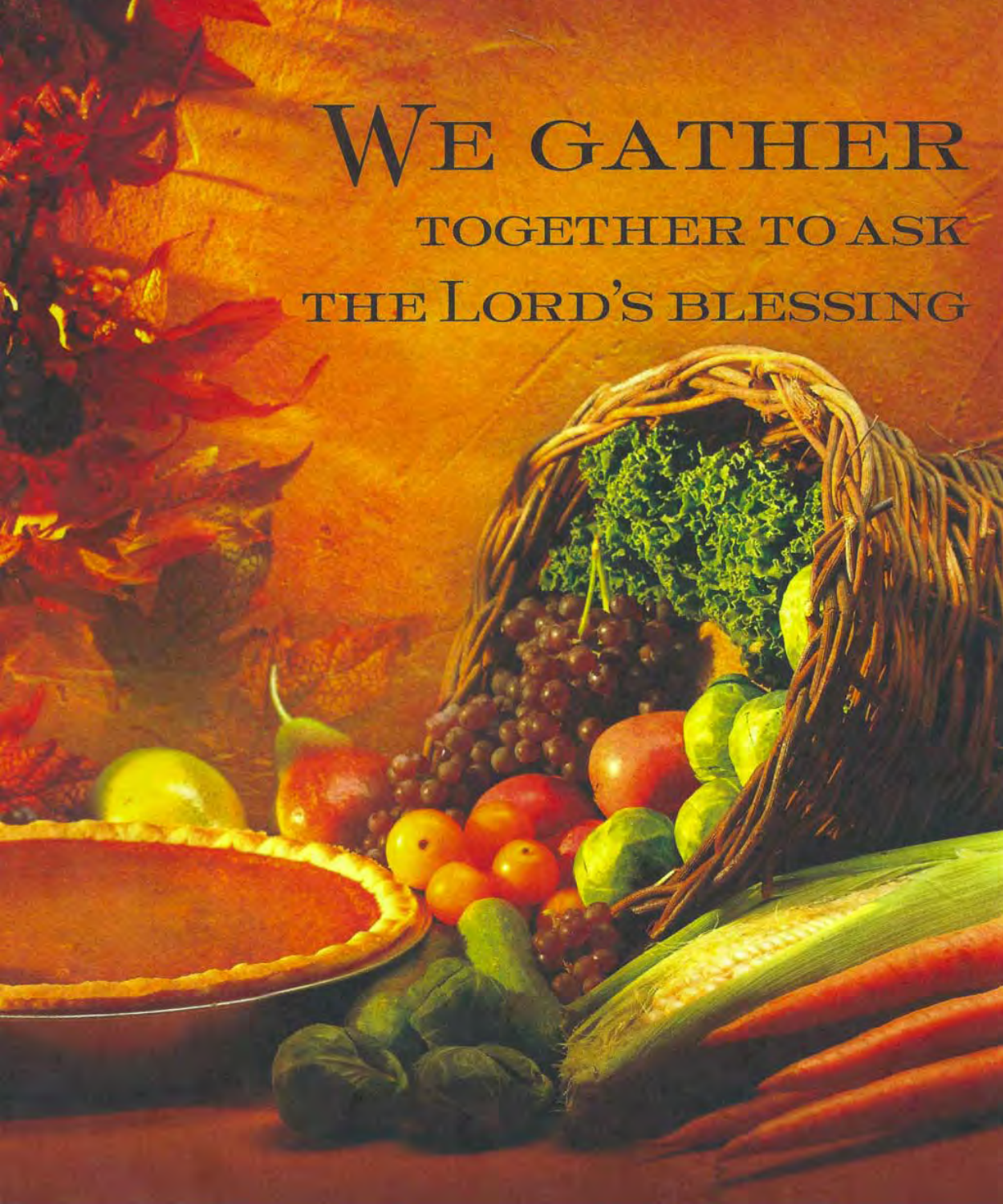| November 23rd, 2014                                                                 |                                                                                                                                                                                                                                                                                                                      |                              |
|-------------------------------------------------------------------------------------|----------------------------------------------------------------------------------------------------------------------------------------------------------------------------------------------------------------------------------------------------------------------------------------------------------------------|------------------------------|
|                                                                                     | <b>Christ the King Sunday</b><br>Liberty Pole UMC Worship Service-Sunday, 9:00 A.M. Viroqua UMC Worship Service-Sunday, 10:30 A.M.                                                                                                                                                                                   |                              |
| Please turn off all cell phones and electronics.<br>**Please stand if you are able. |                                                                                                                                                                                                                                                                                                                      |                              |
| <b>PRELUDE</b><br>(A time to prepare for worship through prayer and meditation.)    | "THANKS BE TO THEE"                                                                                                                                                                                                                                                                                                  | BY G. F. HANDEL (V)          |
| <b>WELCOMING WORDS</b><br>(Please sign the attendance sheets.)                      |                                                                                                                                                                                                                                                                                                                      |                              |
| <b>ANNOUNCEMENTS</b>                                                                |                                                                                                                                                                                                                                                                                                                      |                              |
| <b>**HYMN OF PRAISE</b>                                                             | "WE GATHER TOGETHER"                                                                                                                                                                                                                                                                                                 | <b>UMH No. 131</b>           |
| <b>**CALL TO WORSHIP</b>                                                            | PSALM 100                                                                                                                                                                                                                                                                                                            | <b>UMH No. 821</b>           |
| <b>**OPENING PRAYER</b>                                                             | (PRAY IN UNISON)                                                                                                                                                                                                                                                                                                     |                              |
| separate, now and each day and hour. Amen.                                          | O Christ, before whom all nations shall finally bow, before whom all rulers<br>will cast their crowns, before whom all creatures shall acknowledge your<br>rule, cause us to bow in adoration, cause us to cast all before you, cause us<br>to acknowledge your Lordship, now in this time together, now and when we |                              |
| <b>SUNDAY SCHOOL BELL CHOIR @ LP</b>                                                |                                                                                                                                                                                                                                                                                                                      |                              |
| <b>CHILDREN'S TIME</b><br>(CHILDREN LEAVE FOR SUNDAY SCHOOL)                        |                                                                                                                                                                                                                                                                                                                      |                              |
| <b>CHOIR SINGS @ V</b>                                                              | "GIVE THANKS"                                                                                                                                                                                                                                                                                                        | BY: HENRY SMITH & KEN BARKER |
|                                                                                     | JOYS AND CONCERNS, PASTORAL PRAYER, LORD'S PRAYER<br>L: Lord, in your mercy,                                                                                                                                                                                                                                         | <b>UMH No. 895</b>           |
|                                                                                     | P: HEAR OUR PRAYER.                                                                                                                                                                                                                                                                                                  |                              |
| <b>OLD TESTAMENT READING</b>                                                        | EZEKIEL 34:11-16, 20-24                                                                                                                                                                                                                                                                                              | PEW BIBLE NO. 1016           |
| <b>NEW TESTAMENT READING</b>                                                        | <b>EPHESIANS 1:15-23</b>                                                                                                                                                                                                                                                                                             | PEW BIBLE NO. 1422           |

| **HYMN        |                                |    | "REJOICE THE LORD IS KING"                                                                                                                                                                                                                                 | <b>UMH No. 715</b>  |
|---------------|--------------------------------|----|------------------------------------------------------------------------------------------------------------------------------------------------------------------------------------------------------------------------------------------------------------|---------------------|
| **GOSPEL      |                                |    | LUKE 23: 33-43                                                                                                                                                                                                                                             | PEW BIBLE NO. 1274  |
|               |                                | L: | This is the word of God for the people of God.                                                                                                                                                                                                             |                     |
|               |                                | P: | <b>THANKS BE TO GOD.</b>                                                                                                                                                                                                                                   |                     |
| <b>SERMON</b> |                                |    | "THE INESCAPABLE CROSS"                                                                                                                                                                                                                                    |                     |
|               | <b>SERMON RESPONSE</b>         |    | "THE NICENE CREED"                                                                                                                                                                                                                                         | <b>UMH No. 880</b>  |
| OFFERING      |                                |    | "COME YE THANKFUL PEOPLE, COME"                                                                                                                                                                                                                            | BY: GEORGE ELVY (V) |
| **DOXOLOGY    |                                |    |                                                                                                                                                                                                                                                            |                     |
|               | Ghost. Amen.                   |    | Praise God from whom all blessings flow; praise Him, all creatures here<br>below; praise Him above, ye heavenly host; praise Father, Son, and Holy                                                                                                         |                     |
|               | <b>**OFFERTORY PRAYER</b>      |    |                                                                                                                                                                                                                                                            |                     |
|               | **CLOSING HYMN                 |    | "NOW THANK WE ALL OUR GOD                                                                                                                                                                                                                                  | <b>UMH No. 102</b>  |
|               | *BENEDICTION                   |    |                                                                                                                                                                                                                                                            |                     |
|               |                                |    | Go from this place as those acknowledging Christ's Kingship. Leave this<br>place as those who live under his Lordship, in your homes, businesses, and<br>pleasure, from this day forward. Amen.                                                            |                     |
|               | <b>** BENEDICTION RESPONSE</b> |    | "THANK YOU LORD"                                                                                                                                                                                                                                           | <b>UMH No. 84</b>   |
| ** POSTLUDE   |                                |    | "POSTLUDE IN A MINOR"                                                                                                                                                                                                                                      | By: J. S. BACH (V)  |
|               |                                |    | ** REMEMBER OUR FOOD PANTRY/MITTEN TREE/TOYS FOR TOTS**                                                                                                                                                                                                    |                     |
|               |                                |    |                                                                                                                                                                                                                                                            |                     |
|               |                                |    | Viroqua & Liberty Pole UMC Bulletins and Radio Broadcast<br>The bulletins for both churches and the radio broadcast today are offered by<br>Janet and Ole Thompson in memory of their parents, Gilbert & Melva Schumacher<br>and Carter & Ramona Thompson. |                     |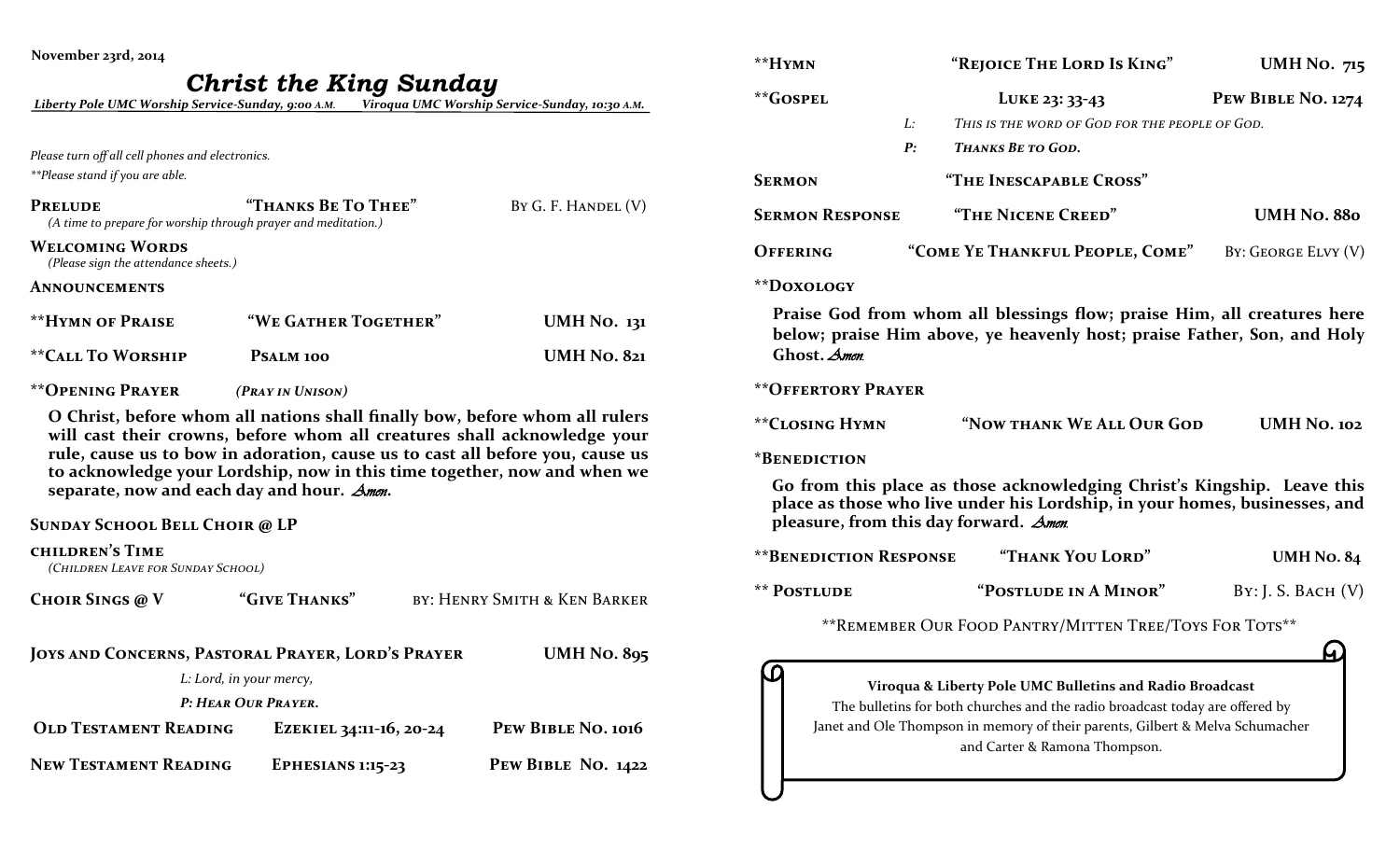## Calendar of Events

| November 23rd, Sunday    | 10:30 AM - Choir Sings $@V$               |
|--------------------------|-------------------------------------------|
|                          | 7:00 PM Community Thanksgiving Service @  |
|                          | Good Shepherd Lutheran Church             |
| November 24th, Monday    | 5:05 & 10:05 AM Pastor Jean on WVRQ radio |
|                          | 4:30 PM Drum Practice                     |
|                          | 6:00 PM Worship Committee Meeting $@V$    |
| November 25th, Tuesday   | 5:30 PM Bell Choir Practice @ V           |
| November 26th, Wednesday | 2:00 PM Pastor Jean at Vernon Manor       |
| November 27th, Thursday  | 11:00 AM – 2:00 PM Community Thanksgiving |
|                          | Dinner at St. Mary's Catholic Church      |
| November 30th, Sunday    | Advent I-The Hanging of the Greens        |

Viroqua UMC Offers Two Adult Bible Study Classes from 9:00-10:00 AM, every Sunday morning.

Salvation Army Bell Ringers are needed for the remaining days of November and through December 24th here in our community. To volunteer please call Linda Gilardi, Vernon County Coordinator at 637-2216 or

Karen Dahl at 637-7710.

|                                                  | <b>LIBERTY POLE UMC</b> | <b>VIROQUA UMC</b>          |
|--------------------------------------------------|-------------------------|-----------------------------|
| <b>USHERS</b>                                    | John & Rita Burckhardt  | Jerry Schroeder/Janet Welch |
| <b>GREETERS</b>                                  | John & Rita Burckhardt  | Minnie Hirschfield          |
| <b>LITURGIST</b>                                 | Amy Hardy               | Sonja Bjerkos               |
| <b>LAST SUNDAY'S ATTENDANCE</b>                  | 87                      | 62                          |
| <b>LAST SUNDAY'S OFFERING</b>                    | \$1064.00               | \$1388.39                   |
|                                                  |                         |                             |
|                                                  |                         |                             |
| Viroqua & Liberty Pole United Methodist Churches |                         | _ _ _ _                     |

| Viroqua & Liberty Pole United Methodist Churches | Pastor                | Rev. Jean Waldron              |
|--------------------------------------------------|-----------------------|--------------------------------|
| PO Box 127                                       | Organists             | Holly Slack (LP)               |
| Viroqua, WI 54665                                |                       | Kathy Hanson (V) & Barb Casper |
| Phone: 608-637-3551                              |                       |                                |
| Fax: 608-637-8193                                | <b>Choir Director</b> | Irene Fortney                  |
| E-mail: info@ViroquaUMC.org                      |                       |                                |
| Pastor's Email: jeanlwaldron@gmail.com           | Secretary             | Lisa Marsh                     |